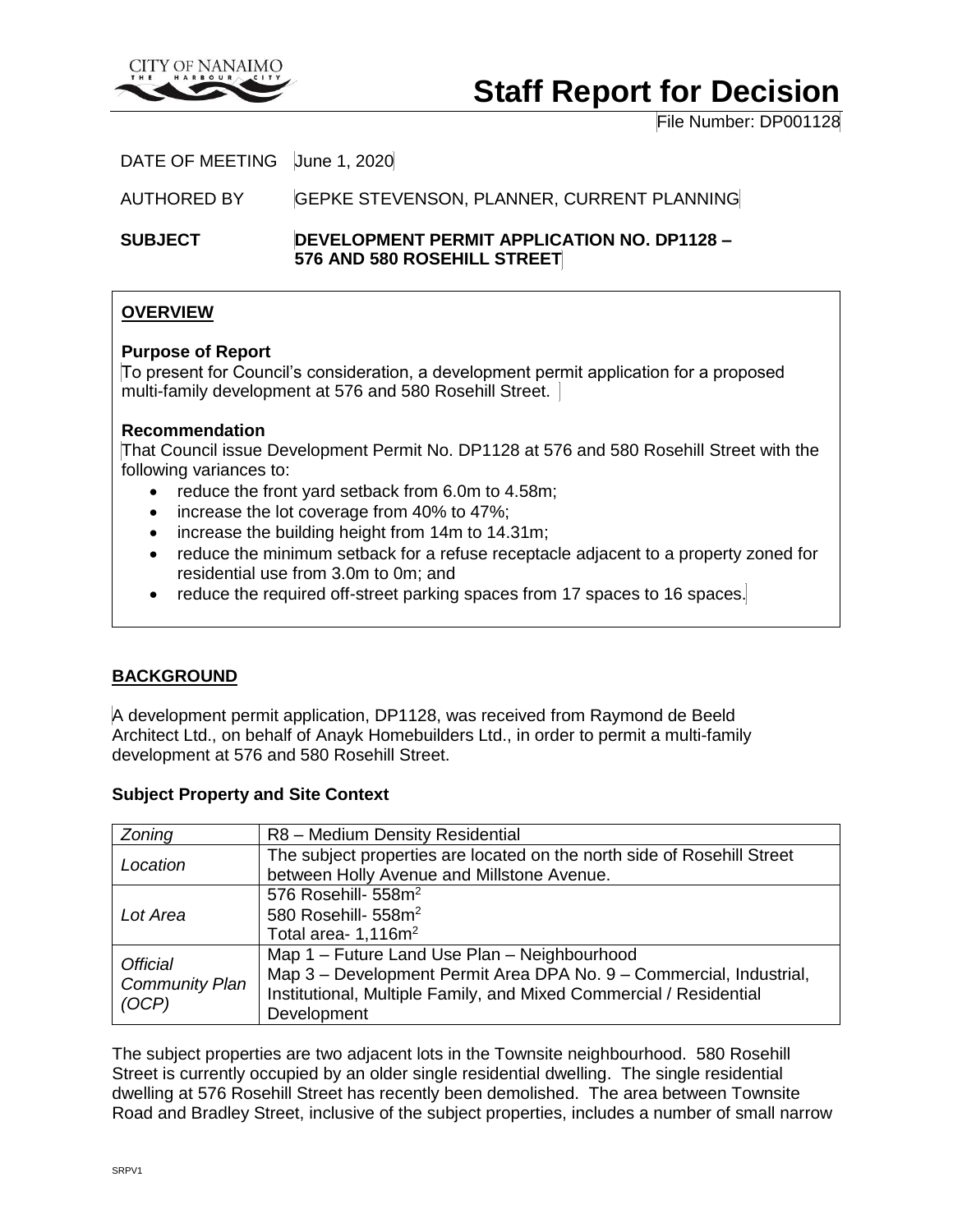

lots that are zoned Medium Density Residential (R8). A number of these lots have been consolidated in order to construct multiple-family housing developments; as such, the area includes a range of residential densities and lot sizes. A small commercial plaza located at the corner of Townsite Road and Millstone Avenue provides local services within the neighbourhood. Bowen Park and the Millstream River are approximately 200m directly south of the subject properties. Brechin Elementary School, on Millstone Avenue, is approximately 235m walking distance from the subject properties.

# **DISCUSSION**

# **Proposed Development**

The applicant is proposing an infill development consisting of a single four-storey residential building on the subject properties (to be consolidated). Thirteen residential units are proposed, comprised of 10 one-bedroom units and 3 two-bedroom units ranging in size from approximately 88m<sup>2</sup> to 111m<sup>2</sup>. A rooftop amenity space, including a patio and elevator access, is proposed.

The R8 zone permits a base floor area ratio (FAR) of 1.25, with an additional 0.1 FAR available by achieving Tier 1 of the Schedule 'D' Amenity Requirements for Additional Density in "City of Nanaimo Zoning Bylaw 2011 No. 4500", for a total allowable FAR of 1.35. The proposed FAR is 1.33. The proposed development will include the following amenities:

- the building will exceed ASHRAE 90.1 2010 Energy Standards by 5% or more;
- public art;
- plumbing features that use 35% less water than the BC Building Code standard;
- a water-efficient irrigation system;
- a green roof; and
- at least 50% of the site will be covered with a permeable surface area.

The proposal has obtained the points required to achieve Tier 1.

### *Site Design*

The applicant first acquired one lot, then later the adjacent lot, in order to make a developable parcel; however, the site size still imposes development constraints. The site has rear lane access. The existing grade drops diagonally 3.25m from northwest to southeast. To address the grade and avoid basement units, the pedestrian access to the front entrance of the apartment building will be via a set of stairs from Rosehill Street. An accessible ramp/walkway is provided to the rear entry of the building and also gives access to the bicycle and scooter storage areas, utility areas, and the parking area.

Short-term bicycle parking is available adjacent to the front stairway and long-term bicycle parking is provided in a storage area in the lower floor of the building. Vehicle access to the site will be from the rear lane. Surface and under-the-building parking is provided at-grade. 50% of the parking provided is located under the building, with the remaining 50% located behind the building. Two refuse receptacles located on either side of the vehicle access are proposed. The rear of the site will be secured by a gate at night.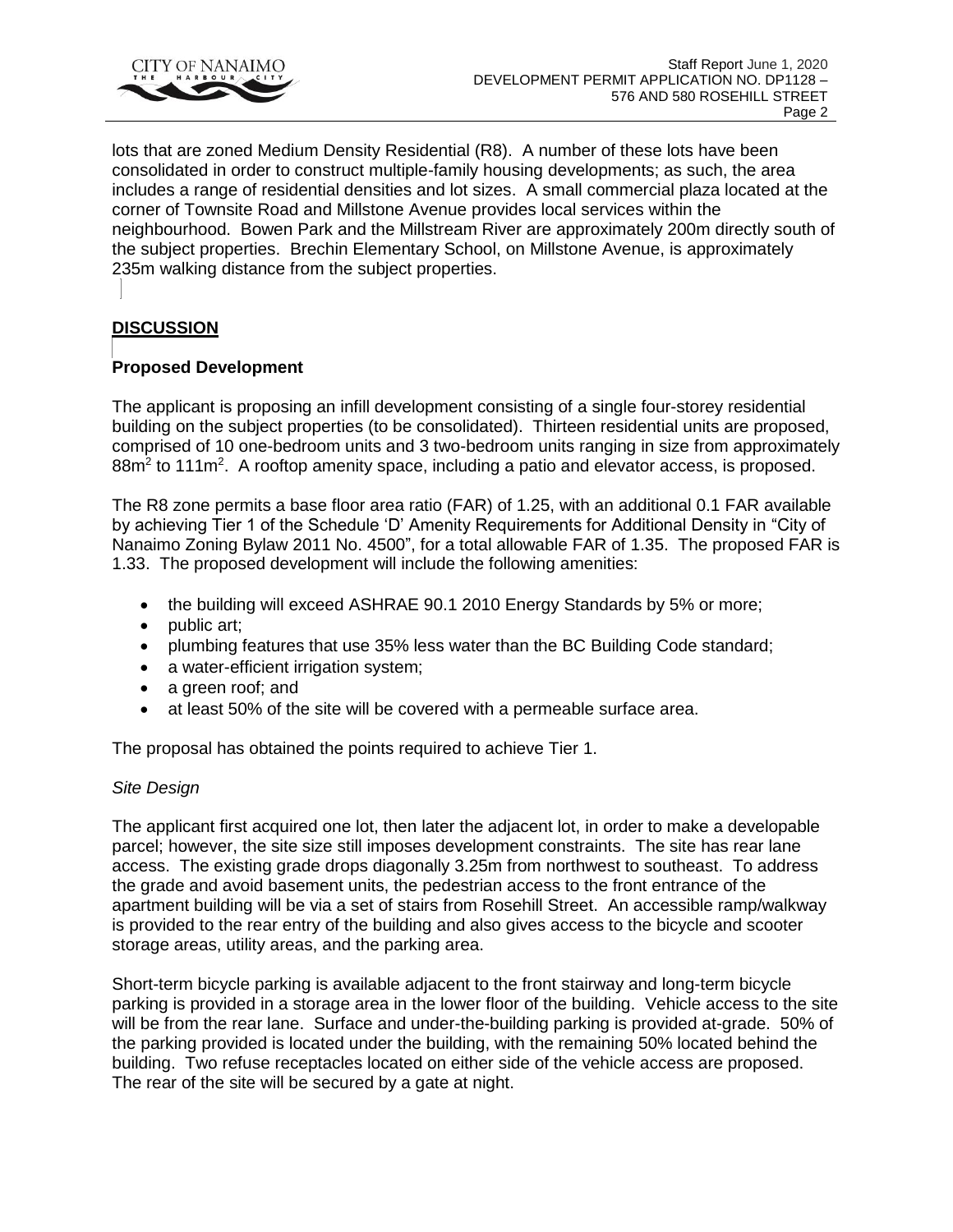

The proposed site configuration requires variances to the front yard setback, lot coverage, refuse receptacle setback, and off-street parking requirement.

# *Building Design*

The proposed building is four storeys, with the fourth floor stepped back from the lower wall faces on all sides. A green roof and rooftop deck space are provided. Stepping back the upper storey allows for additional amenity space, reduces the scale of the building, and increases the availability of daylight to adjacent properties. Corner balconies strengthen the building edges and relate to the neighbouring building heights.

The front façade of the building is symmetrical with a recessed centre portion providing a main entrance with large windows and a broad canopy covering. The central entrance, combined with the integrated stairs and terraced retaining walls, creates a strong connection to the street. Elements of the sides and rear façades are distinguished by projections and changes in cladding colour that help break up the building's mass. A mixture of colours and building materials, predominately Hardi-plank and travertine tile, are proposed for the building.

### *Landscape Design*

The landscape plan is coordinated with the onsite storm water management plan. A rain garden along the eastern property side lot line and the green roof both provide storm water retention. Landscaping along either side of the paved parking area is also designed to accommodate surface flow of water. A low-height wooden fence, trees, and hedge will screen the parking area from the side property lines. The refuse receptacle walls will be designed to coordinate with the retaining walls in the front yard.

A public art water feature in the front yard takes advantage of the grade by allowing water to cascade down a series of decorative retaining walls (tiled mosaic with sculptural metal salmon silhouettes). The two tiers of retaining walls will include landscaping on both levels with trees (red Japanese maple) and patio paving on the upper level.

### **Design Advisory Panel**

The Design Advisory Panel (DAP), at its meeting held on 2019-MAR-06, accepted DP001128 as presented with support for the proposed variances and provided the following recommendations:

- Consider ways to improve the composition of the penthouse (i.e., window placement).
- If rooftop equipment is proposed, consider ways to screen it.
- Carry the same materials from top to bottom on the side elevation bump outs.
- Look at reducing the number of materials and colours on the building.

The applicant provided revised plans and responded to the DAP recommendations by regularizing the window placements, screening the rooftop mechanicals, revising the cladding on the side elevations, and reducing the variety of materials and colours on the building.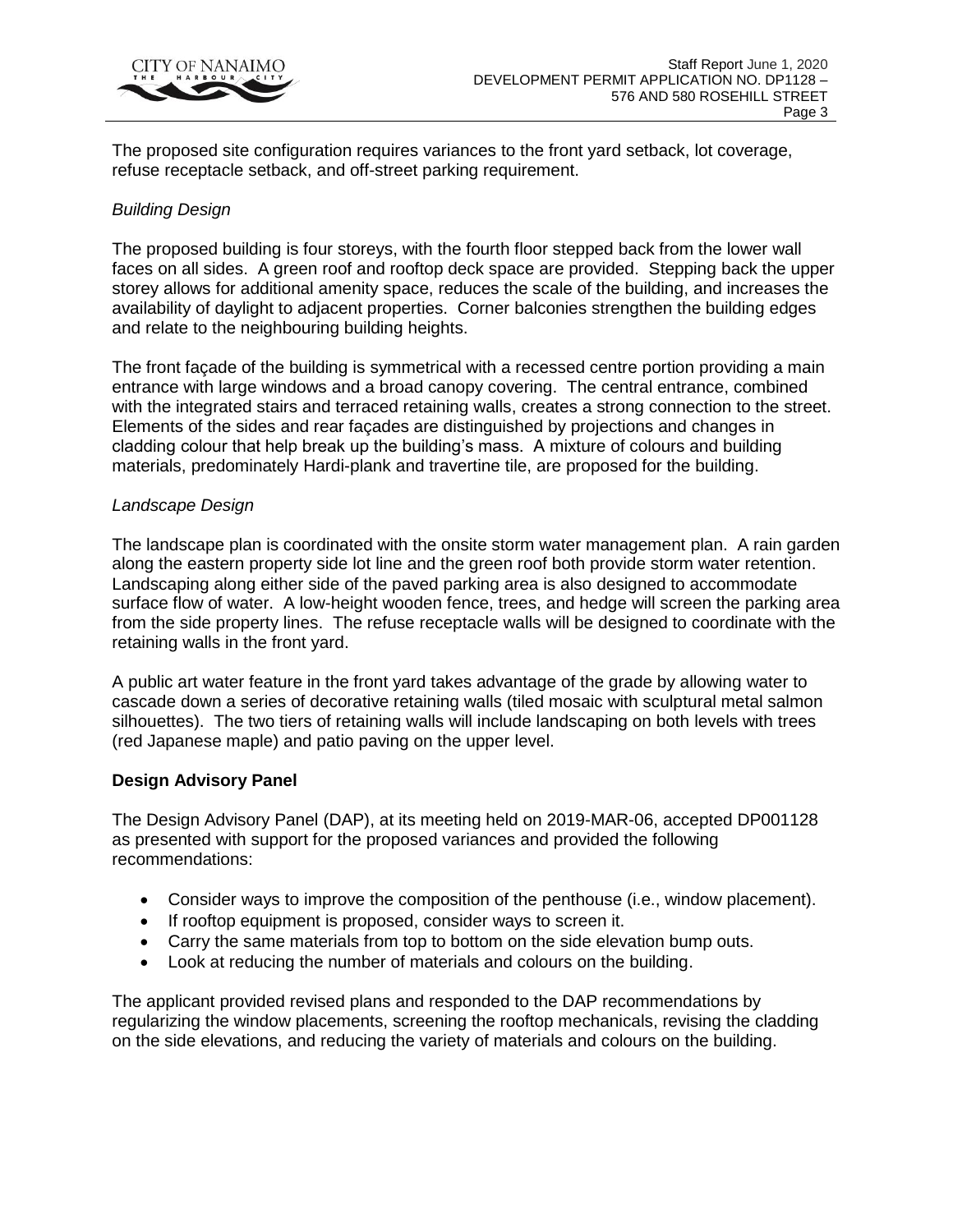

#### **Proposed Variances**

#### *Front Yard Setback*

The minimum front yard setback in the R8 zone is 6m. The proposed front yard setback is 4.58m; a proposed variance of 1.42m. The front yard landscape design and the front façade design support the variance request by integrating the building with the street and creating a sense of openness and relationship to the neighbourhood. Placing the building closer to the front lot line maximizes the opportunity to obtain parking at the rear of the building.

#### *Lot Coverage*

The maximum lot coverage requirement in the R8 zone is 40%. The proposed lot coverage is 47%. The top storey amenity space and roof deck and gardens provide an alternative to ground-oriented amenity space and support the variance request. The open-air parking space beneath the building mitigates the impact of the building's footprint on neighbouring properties.

#### *Maximum Building Height*

The maximum building height in the R8 zone is 14m. The proposed building height is 14.31m; a proposed variance of 0.31m. The additional height is requested in order to accommodate the sloped lot conditions and the preferred 2.74m (9 ft.) ceiling height in the units. The upper storey of the building is stepped back on all sides from the building walls (at varying distances of approximately 3m to 7m), which mitigates the impact of the building's height on neighbouring properties. The building height meets the expectations set out in the General Development Permit Area Design Guidelines.

#### *Refuse Receptacles*

The minimum side setback for a refuse receptacle adjacent to a property zoned for residential use is 3m. The proposed setback is 0m; a proposed variance of 3m. Given the constrained lot size, there is limited space for a refuse receptacle on the subject property that avoids impacting parking supply and the drive aisle. The proposed refuse receptacles will be designed to coordinate with the retaining walls in the front yard.

#### *Parking Spaces*

The subject properties are located in Area 2 of the "Off-Street Parking Regulations Bylaw 2018 No. 7266", and 17 off-street parking spaces are required for the proposed development. Sixteen spaces are proposed; a one-space variance is requested. Opportunities for alternative modes of transportation: ten additional long-term bicycle spaces and three scooter spaces are proposed in support of the requested variance. Shopping amenities, an elementary school, a daycare, and bus stops are within walking distance. Transportation Staff reviewed the variance request and advised the proposed one-space variance will have a negligible effect on the surrounding on-street parking supply.